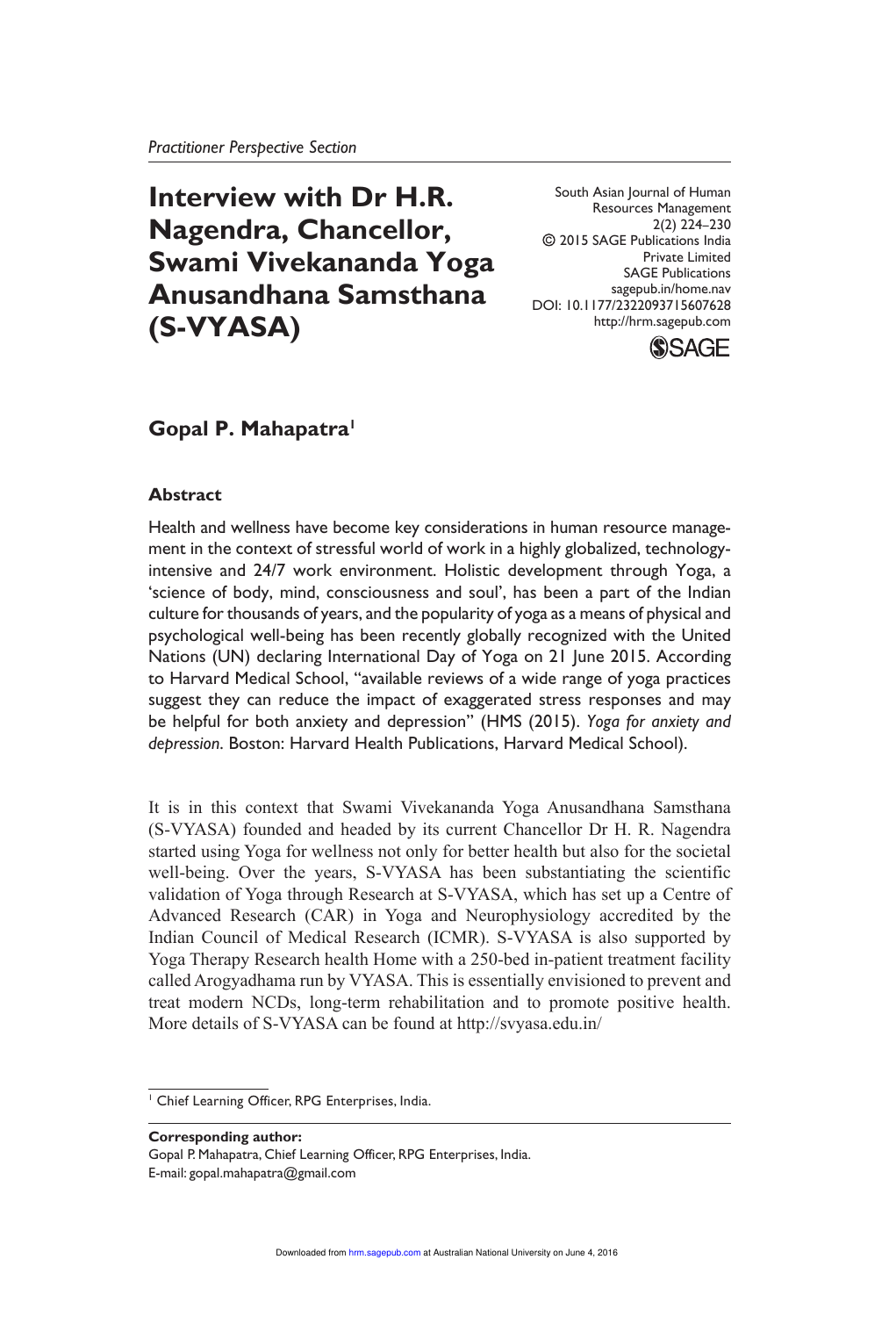Dr H. R. Nagendra, the current Chancellor of S-VYASA, holds a PhD in Mechanical Engineering from the Indian Institute of Science (IISc), Bangalore where he served as a faculty in the Department of Mechanical Engineering. He later served as a Post-Doctoral Research Fellow at the University of British Columbia, Canada; a Post-Doctoral Research Associate at NASA Marshall Space Flight Center, USA; Consultant to Engineering Science Laboratory, Harvard University, USA, followed by a Visiting Staff at Imperial College of Science and Technology, London.

He has also served at Vivekananda Kendra, a service mission as a whole-time worker; Honorary Director of Training Centre, Kanyakumari; All India Secretary, Yoga Shiksha Vibhag, Vivekanand Kendra, Kanyakumari; Secretary, Vivekananda Kendra Yoga Therapy & Research Committee (VK YOGAS) and All India Vice-President of Vivekananda Kendra, Kanyakumari. From 1986 to 2000, he was the Secretary of Vivekananda Kendra Yoga Research Foundation, Bangalore, and the Director of Indian Yoga Institute, Prashanti Kutiram. From 2000 to the present, he has been serving as the President, Swami Vivekananda Yoga Anusandhana Samsthana, Bangalore. Between 2002 and 2013, he served as the Vice-Chancellor of Swami Vivekananda Yoga Anusandhana Samsthana, Yoga University in Bangalore. He is currently the Chancellor of S-VYASA, a deemed university. In addition to having published 30 research articles in engineering, Dr Nagendra has authored 110 articles and co-authored 35 books on Yoga. He has also guided 20 PhD students.

In this interview, Dr Nagendra shares the origin and history of S-VYASA and its contribution to the health and well-being of millions of people in India, South Asian countries and beyond. He also describes how S-VYASA has systematically worked in the area of capability building and institution building in health and wellness, specifically in critical areas of Stop Diabetes Movement (SDM), Integrated Medicine, World Yoga Day and the like.

### **Please give a brief overview of your organization and how it has evolved over the years**

Based on the teachings of Swami Vivekananda, our organization Vivekananda Yoga Anusandhana Samsthana (VYASA) was set up in 1986. Swami Vivekananda had said that Yoga could become a socially relevant science by combining the best of the East with the best of the West. Best of the East is the holistic yogic perspective, knowledge based and practical dimensions contained in our Upanishads and Vedic lore. The West focuses on the modern scientific research. So we call our organization as a Yoga Research Organization. The organization has grown from strength to strength with our yoga courses catering to general public, corporate and treating modern NCDs.

The first camp on Asthma in Bangalore with nearly 250 persons was a big success which paved way for a long-term research in yoga and bronchial asthma. Nearly five years of followup of these patients brought our Yoga Research for Bronchial Asthma: A Controlled Study to get published in the *British Medical Journal* and also in the *Journal of Asthma* in 1986. This opened up the organization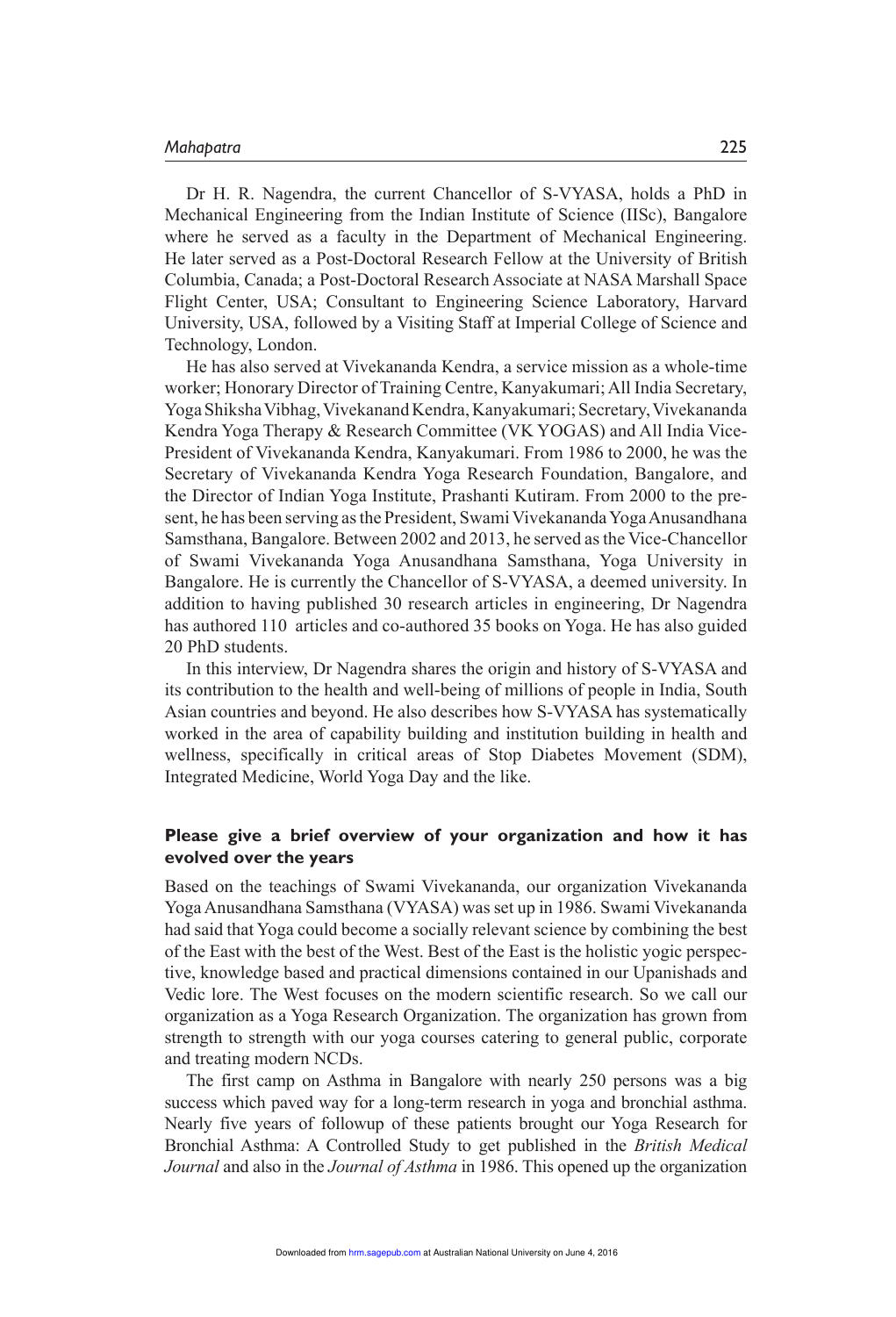to the world and people started looking at the integrated approach of yoga for various ailments. In 1991, the GAIA Publisher published our book *Yoga for Common Ailments* in which we elaborated Yoga for 18 common ailments using *integrated approach of yoga therapy*. This book was launched in London, New York and Sydney simultaneously, and was a sellout. It was translated into six European languages and became an authentic textbook for all practicing yoga therapists.

People slowly started recognizing the usefulness of yoga for modern ailments and for the promotion of positive health. The research collaboration with the University of California, San Francisco, on pre-diabetic and HIV, MD Anderson Cancer Center on breast cancer and White memorial Hospital in LA on irritable bowel syndrome (IBS) brought us world's attention. A large number of research articles (nearly 400) have made VYASA a standout among thousands of yoga institutes in the world. The establishment of S-VYASA, a full-fledged yoga university in India brought yoga to a higher education level by training a large number of students at the bachelor, masters and doctorate levels.

## **What is the contribution of your University in the field of spirituality based holistic education?**

According to Swami Vivekananda, "Education is the manifestation of the perfection already in man." The objective of education should be not merely bread earning but should also be man making and nation building. It should develop total personality development at the physical, mental, emotional and intellectual levels with a spiritual basis. With these set of objectives, in 1976, we started introducing, developing and applying yoga in the field of education at the primary, secondary and high school levels in Arunachal Pradesh, Andaman and Nicobar Islands, etc. At the higher education level, the government asked us to introduce yoga in eight university campuses based on our success in building wonderful students and conducting systematic research programmes in the school education system. These free offering of yoga classes in these campuses to students, faculty and their families proved a great success all over the country. Yoga departments were started in various universities under the auspices of United Grants Commission, India.

In 2002, we (S-VYASA) were accorded the deemed university status and the challenges in human resource development grew. So we had to develop new syllabus on every subject containing the latest knowledge based on the West and associated with that we had to incorporate the inputs of Vedic and Upanishadic lore of India. Over 5–6 years, we were able to bring about the syllabus on modern lines to be incorporated in the university curriculum before we started programmes in S-VYASA in 2003.

# **How integral is the human resource development strategy to the overall strategy of your Institution? How is it exactly operationalized?**

While we developed the syllabus for the students, the faculty development also has to be geared up along with syllabi at all levels as a part of our ongoing human resource development (HRD). Fortunately, we had help from several visionary staff who were able to bring these to fruition.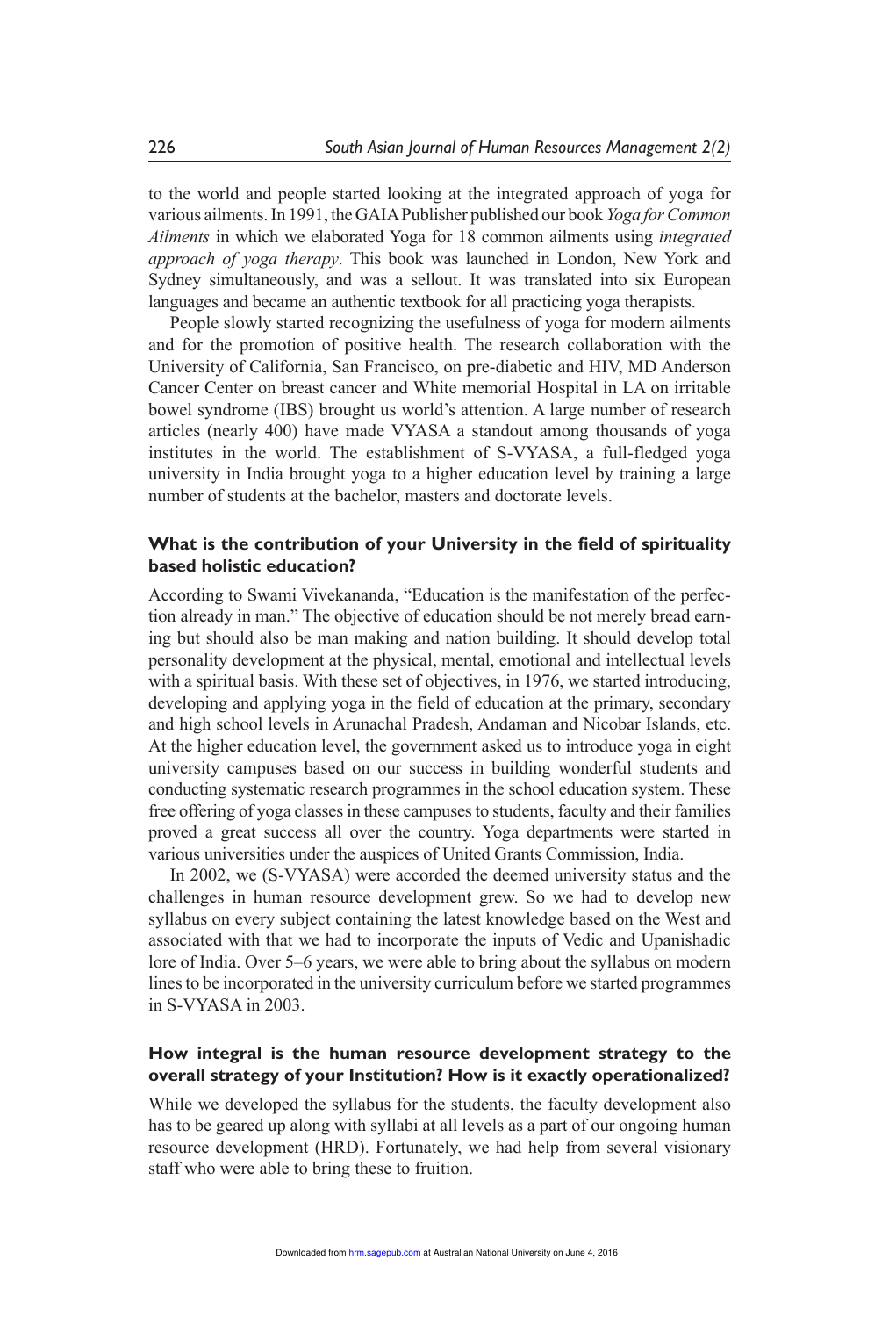As the student enrolments started picking up, we were able to evolve the faculty by systematic training to operationalize the university process. So we installed, trained and developed *Peethams* and Chairs for each of the five divisions in our university. With the Division of Yoga and Spirituality, we have Swami Dayananda Saraswati, the topmost spiritual celebrity in the field of Vedanta, to head the Jnana Yoga Peetham. For Bhakti Yoga, we have Professor Prema Panduranga as Peetadhipati. For Raja Yoga Peetham, we have 83 years old Swami Prajnaranya coming from the lineage of Ramana Maharshi, the great Pracharak (Master). For the division of Yoga and Physical Science, we have Professor E. C. G. Sudarshan of the highest repute in the field of modern physics from the University of Austin, Texas. In the Humanities, we have Dr Balamurali Krishna, the music veteran of our country to guide us.

These great spiritual/thought leaders are the role models who inspire the faculty to raise the standards of teaching to the highest level. Furthermore, continuous training on a daily basis, for example, *Maitri Milan* (community gettogether) in the morning, weekly faculty training programmes and various other developmental means help faculty members to upgrade their skills and strengthen their commitment along with a better communication system.

### **How do you manage sufficient corporate oversight from your headquarters in Bangalore and yet provide autonomy to operational units?**

Prashanti Kutiram, the residential campus of S-VYASA, provides an opportunity for the faculty to transform themselves systematically under the guidance of resident seniors through personal interactions and guidance. We have *Resident Acharyas* (resident gurus and faculty members) who have devoted their lives for realizing the truth and bringing out the wisdom based on Upanishads and Yoga lore. Each of the five divisions has a dean who gives guidance to the entire faculty. The faculty has autonomy to learn and practice yogic wisdom through interactions with students on an ongoing basis. As such, freedom and autonomy also bring about newer dimensions in the field. These new dimensions are added on to the syllabus to help improve studies and academic challenges year after year. In fact, they are transmitted to the S-VYASA Community all over the world through international yoga conferences, seminars, workshops, visits of dignitaries, visits by the centre heads and faculty members to various global centres.

# **In what countries does your University operate and what has been their contribution?**

Soon after our article in the *British Medical Journal* published in 1986, our work got publicity throughout the world. Many people started asking us as to how they can come to Prashanti Kutiram and learn these special techniques of yoga therapy, can we go to their places and train them, can they collaborate on research projects, etc. Through one single article we went global which is now spread to nearly 30 countries.

Our courses are offered in various countries particularly Nepal, Australia, Singapore, Malaysia, Indonesia and Japan where the yoga instructor course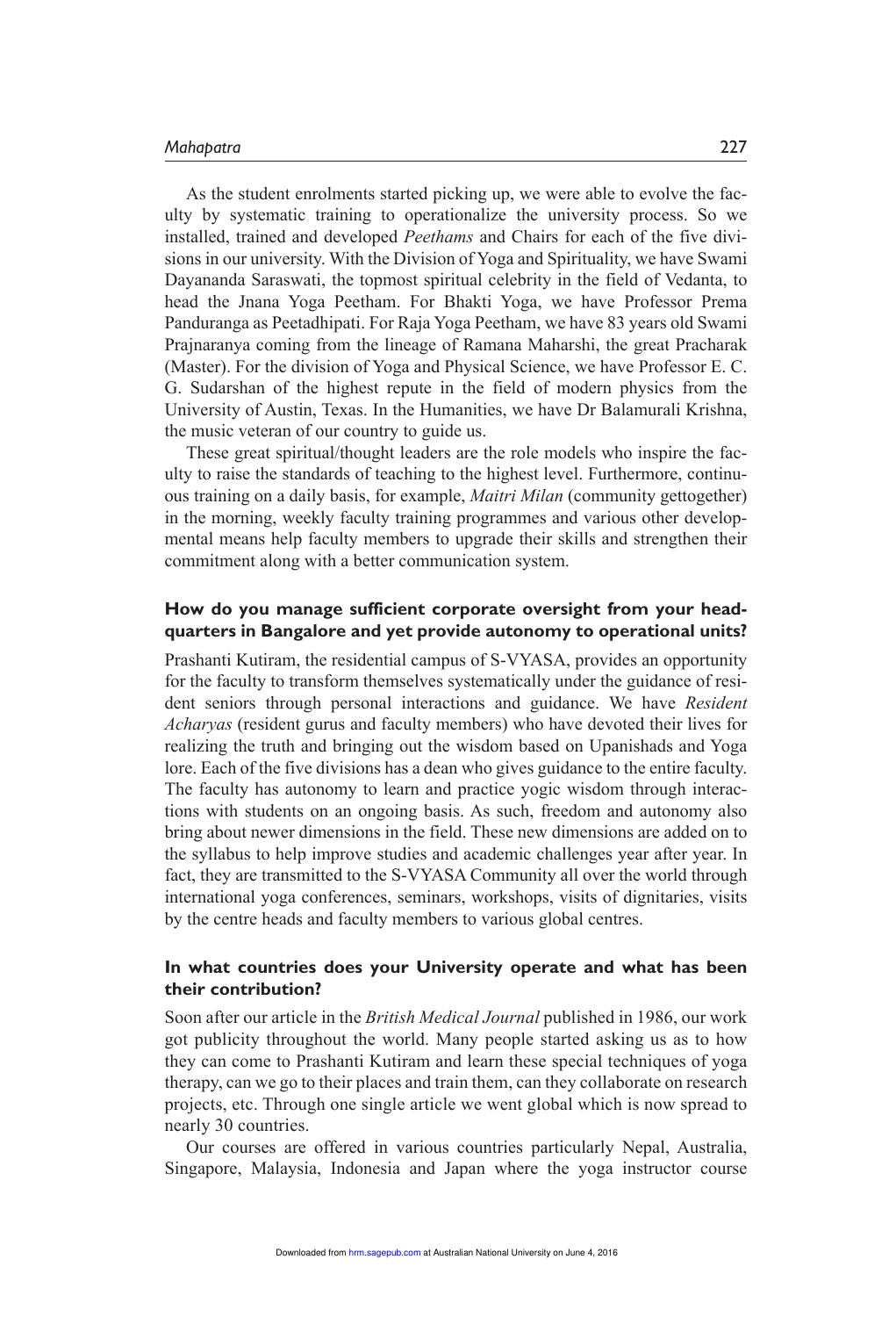started training a large number of yoga instructors. Japan was the fore runner of this big spread. In spite of the language differences (rather challenges) with Japan, we were able to train 2,000 yoga instructors and 1,300 yoga therapy instructors. Based on a very high impact of this yoga therapy for various ailments, these yoga therapy instructors started contributing to address different diseases of aging population in Japan to promote positive health particularly in the area of geriatric care (for elderly population) of Japan.

Soon other Asian countries like Singapore started training the yoga instructors, and we have nearly 1,500 yoga teachers today in Singapore. Sri Lanka sent many students and doctors to get trained in our university who are spreading the message of yoga and yoga therapy to various parts of Sri Lanka. Similarly, many people from Pakistan, Bangladesh and Nepal also came here to learn techniques of yoga in Arogyadhama. Periodic conferences offer them pre- and post-conference workshops in which they keep themselves up to date with yoga therapy programmes. Thanks to information technology, we have started on-line education which updates them continuously.

#### **How do you maintain standards as you expand globally?**

As our work force is increasing in various countries and as we are expanding, we are trying to establish standards with our instructors and teachers through tests and examinations. To set up the standards, we registered Indian Yoga Association bringing all the yoga masters in the country including 15 yoga *paramparas* (lineages or traditions) registered in Delhi. In Washington, DC, we set up the Council of Yoga Accreditation, International (CYA, International) synergizing the efforts of top yoga masters of the world. Efforts to standardize yoga instructors, yoga teachers, yoga therapists are going on, and we aim to achieve this in the next 2–3 years.

#### **How do you spread your organizational DNA on a global scale?**

People from China, Korea, Japan, etc., who came here with the challenges of language and other learning handicaps, for them, we are effectively making use of suitable training programmes, and, as a result, yoga therapists from various countries find themselves at peace and harmony when they hear about the yogic wisdom base and practicing holistic dimensions of yoga. Dr R Nagarathna, our Medical Director, who had her training in Medicine in UK and served in the medical profession, returned to India to practice yoga therapy. She is able to address the problems of a large number of women and also produced impressive research articles to prove the efficacy of yoga therapy in dealing with these challenges of women and young adolescents. We have nearly 50 per cent of our faculty members and students who are women. We keep adding more senior academicians and administrators to take the University to greater heights. Visiting S-VYASA, one will observe various reputed specialists joining this movement from all over the country and various parts of the world to make this a worldwide movement.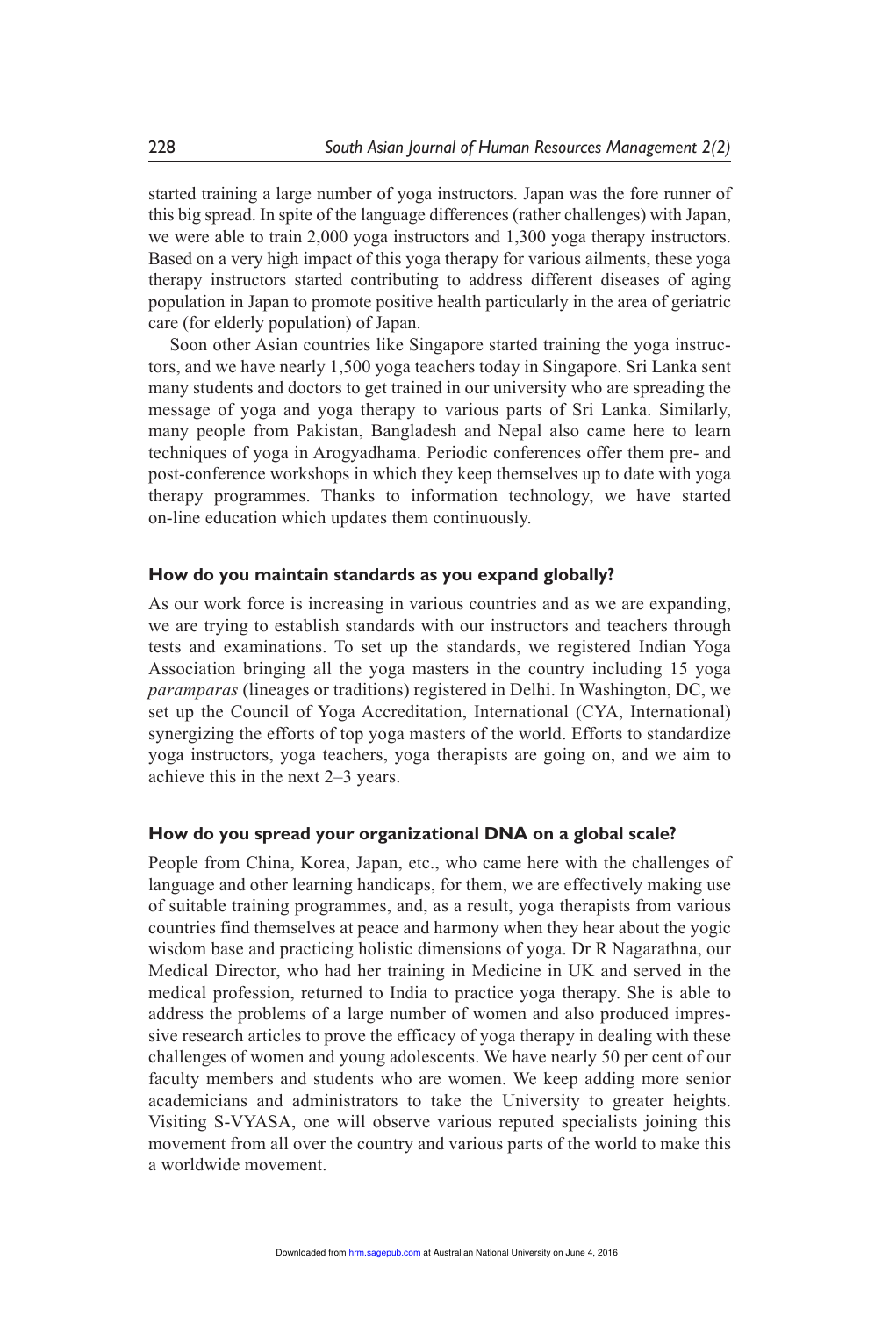### **How does your University contribute to the health and well–being at the organizational and societal levels?**

In the field of management, we have developed Holistic Systems Management (HOLSYM) which adds dimensions of health, personality development and contribution to the society to total quality management. This holistic system has been in vogue in both VYASA and S-VYASA for nearly 10 years. This exhibits the yogic cultural dimensions brought into corporate governance.

We opened the School of Integrative Medicine to integrate systems of modern medicine and AYUSH so that the best of the each system can be brought to the patients at large. This will be the future of health delivery systems to integrate all health systems all over the world. We are fortunate to have Dr Nagaraja, the former director of the National Institute of Mental Health and Neuroscience (NIMHANS) and a top neurologist of the country, to join us as the Director of the School of Integrative Medicine.

We have taken up the challenge of diabetes, which is making India the diabetic capital of the world. The SDM that started five years ago is now being taken up all over the country. We have had nearly 2,000 camps from 20–28 June 2015 catering to thousands of diabetic patients and also pre-diabetics in the country. This way the University would like to contribute to the country at large, bringing yoga and its applications not only to help health and well-being through yoga but also in the field of education, corporate governance, women welfare and various other developmental activities.

# **Please share your views on International Yoga Day organized by the Government of India recently on 21 June 2015 and your role in making it a global success**

21 June 2015 was a great day for India and the beginning of a new world order. The common protocol of 35 minutes consisting of a prayer, 5 mintues of loosening practices, 15 minutes of *asanas*, 5 minutes each of pranayama and meditation followed by a resolve and closing prayer was demonstrated in Rajpath in Delhi creating two Guinness Book of World Records. This event, organized by the Ministry of AYUSH, saw the largest number of persons practising yoga at a single venue with people from 82 countries participating in the event. A large number of people practised this in their own houses looking at the TV. It is estimated that about 30 crores of people would have practised and demonstrated the same on that day in India. The International Day of Yoga (IYD) was enthusiastically supported by 177 out of 193-member countries of the United Nations (UN). It was a great honour that I was made the Chairman of IYD Experts Committee by Ministry of AYUSH, Govt. of India.

#### **What next for Yoga in India?**

Yoga will soon become an integral part of our education system. The National Council of Technical Education (NCTE) has brought out three books for the primary and secondary school levels as well as for the Bachelor of Education and